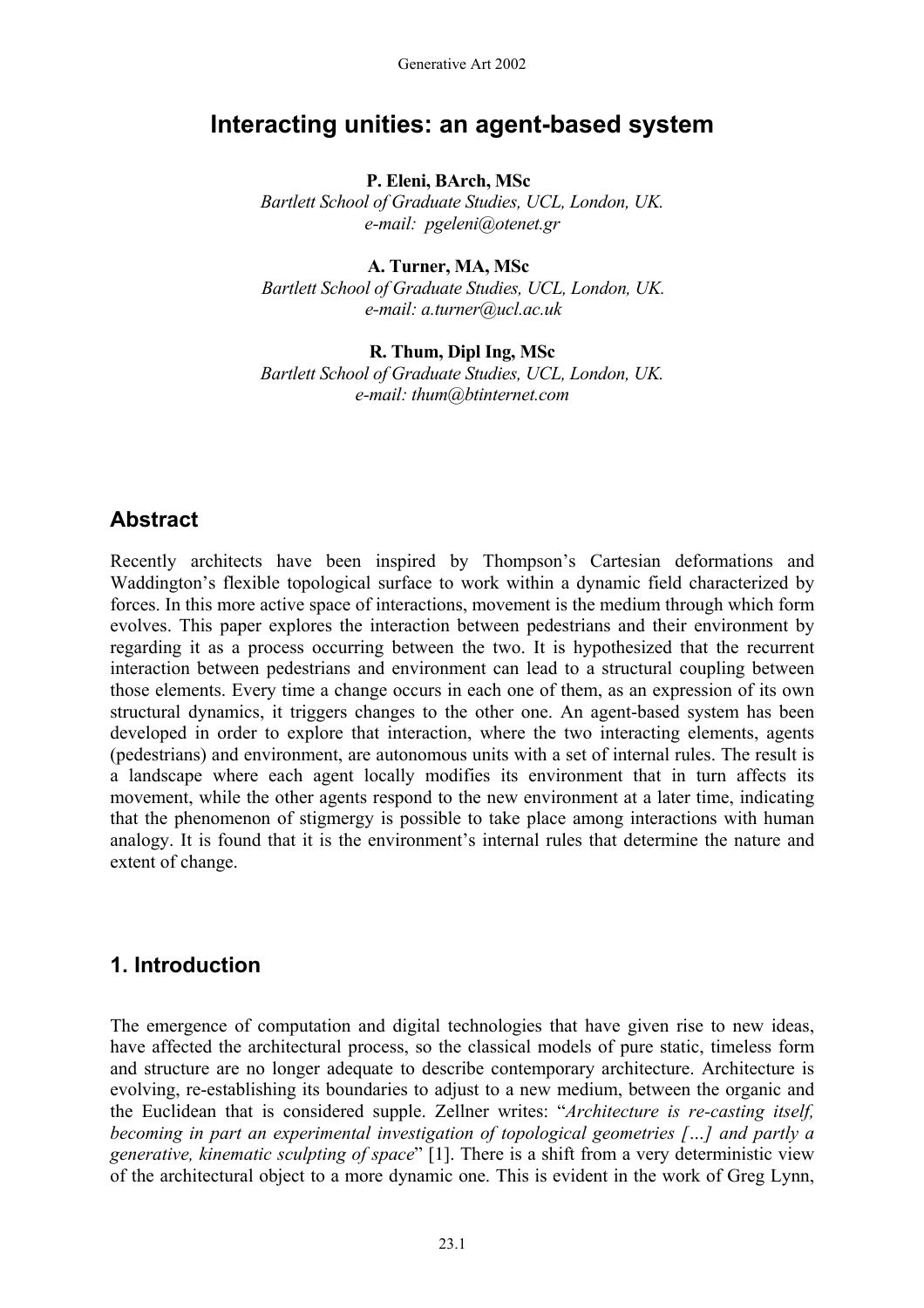where the object controls the whole process of form production. He describes the process as follows: "a*n object defined as a vector whose trajectory is related to other objects, forces, fields and flows, defines forms within an active space of force and motion*"[2].

With the introduction of dynamism, space and architecture are related to the notion of time. The connection between space and time establishes the idea of movement. In order for an architect to work with movement and form, it is essential to develop techniques that can relate gradient fields of influence with flexible forms of organisation. This implies a shift from a passive neutral space to an active space of interactions. Architecture can be conceptualised and modelled within a field that is understood as dynamic and characterised by forces that can be crystallised into forms. To an architect, questions of the surroundings are often questions that contribute to form. As Iain Borden poses it "*architecture […] is not made just once, but it is made and remade over and over again each time it is represented through another medium, each time its surroundings change, each time different people experience it*" [3].

By regarding pedestrian movement as an external force acting on the environment, this study attempts to explore the interaction between pedestrians and their environment, aiming to generate a form dynamically responsive to its surroundings, fully embodied within the context in which it exists. It intends to explore that interaction through an agent-based system, where two interacting elements can be identified: agents representing pedestrians and environment. It is demonstrated that the recurrent interaction between agents and environment can lead to a structural coupling between those two elements: every time a change occurs in each one of them as an expression of its own structural dynamics, it triggers changes to the other one.

The next section investigates issues from the field of architecture and biology, establishing the theoretical background upon which the research is based. Against this background, the basis of our exploration, the agent-based system is introduced and described along with the results of experimentation. We conclude with a discussion of the outcome of the whole process.

# **2. Literature review**

In this section we look at movement and its effect on form generation in the field of architecture along with the relation of time to form, since in the interaction between pedestrians and environment we explore, movement is considered the medium through which the system evolves and the interaction is realized in time. We also refer to autopoietic and stigmergic theory from the field of biology that defines the relation between a unity and its environment in an attempt to find a mechanism of explaining that interaction, providing the theoretical backup of our hypothesis.

### **2.1 Architecture and animation**

With the shift of architecture from a passive space to a more active, dynamic one and the advent of the computer in studios, animation has emerged in architectural practice as a design tool at conceptual level. It has enabled architects like Greg Lynn, Mark Goulthorpe of DECOI, Lars Spuybroek of NOX or Marcos Novak to develop dynamic and evolving design techniques. The use of animation has introduced duration and motion into static forms, so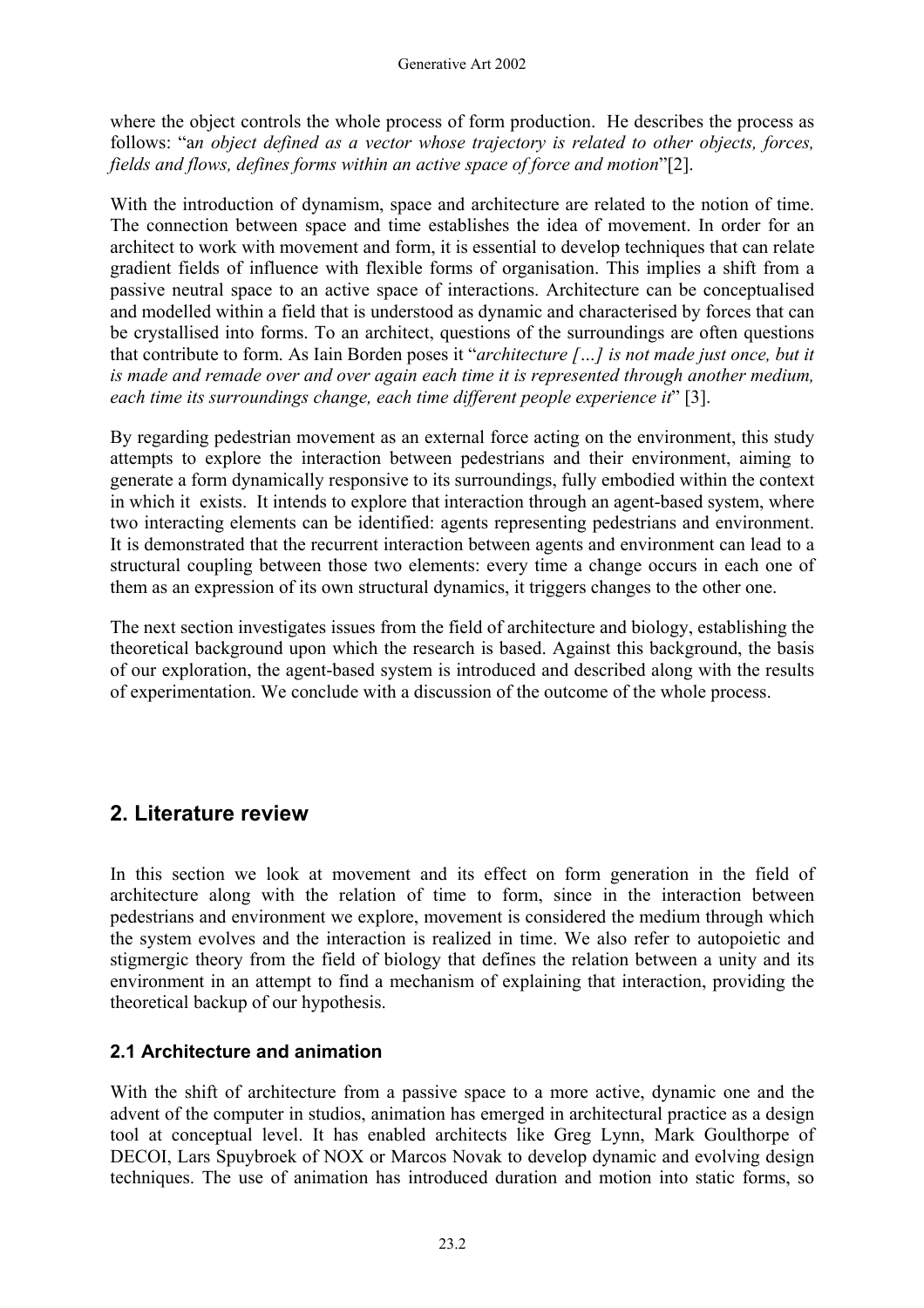architecture is no longer based on the inert material properties. Design is viewed as a highly flexible and plastic medium in which architectural form constantly evolves through motion and transformation. According to Greg Lynn "*while motion implies movement and action, animation implies the evolution of form and its shaping forces; it suggests animalism, animism, growth, actuation, vitality and virtuality*"[4]. Simple parameters like scale, volume and dimension are no longer adequate to define forms; multivalent and external or invisible forces such as pedestrian and automotive movement, environmental forces like wind and sun, urban views and alignments, intensities of views and occupation in time affect form of a dynamically conceived architecture.

The issue of involvement of outside forces in the development of form is not new. The morphologist D'Arcy Thompson is perhaps the first person who attempted to describe the transformations of natural form in response to environmental forces [5]. He associated bodies and measures in such a way that specific dissymmetries and disproportions were maintained as events within a supple geometric system of deformations. In those deformations, particular information influences and transforms a general grid, so geometry becomes a more fluid and dynamic system to describe changing bodies through their appearances at singular moments. Additionally, another model that has been developed to describe the relationship between an evolving form within its environment is Conrad Waddington's concept of the epigenetic landscape. Kwinter writes: "*The epigenetic landscape is an undulating topological surface whose multiplicity of valleys corresponds to the possible trajectories (shapes) of any body evolving on it*" [6]. Any point change in that is distributed smoothly across the surface so that its influence is not locally related to any point. The introduction of any exogenous forces at any time will perturb the evolving on the landscape body from its determined trajectory and cause it to evolve a unique and original form.

For Greg Lynn "*this possibility of an animate field opens up a more intricate relationship of form and field that has not been possible before*" [7], so the form becomes the site for the calculation of multiple forces. In combination with time, topology and parameters it establishes the model that Lynn has developed to design in an animate space. A characteristic example of his work is Port Authority Gateway project, where the site was modelled using forces that simulate the movement of cars and buses, pedestrians and vehicles, underground and overground, land and water, each with varying speed and velocities. On the other hand, for Mark Goulthorpe of DECOI [8], animation is an emerging cultural phenomenon in which movement is implicit, while virtual dynamism is the essence of it. An example of his dynamic architecture is Aegis Hyposurface that actualises the idea of dynamic and responsive architecture capable of responding physically to stimuli from its surrounding environment. The surface deforms by capturing stimuli from the theatre environment and dissolving them into movements, supple fluidity or complex patterning.

The notion of dynamism relates space and architecture to time, making it amenable to human manipulation. Architects no longer limit themselves to the three dimensions of Euclid, but incorporate time in their design as the fourth dimension. Kwinter suggests that time functioning as a form of pure information "*is what makes the emergence and evolution of form possible by providing a communicative middle term –a metastability- affording exchanges and absorbing and transmitting tensions across the many and various systems of influence. Thus time is not just a novel or superadded variable; it is that agency which multiplies all variables by themselves*" [9].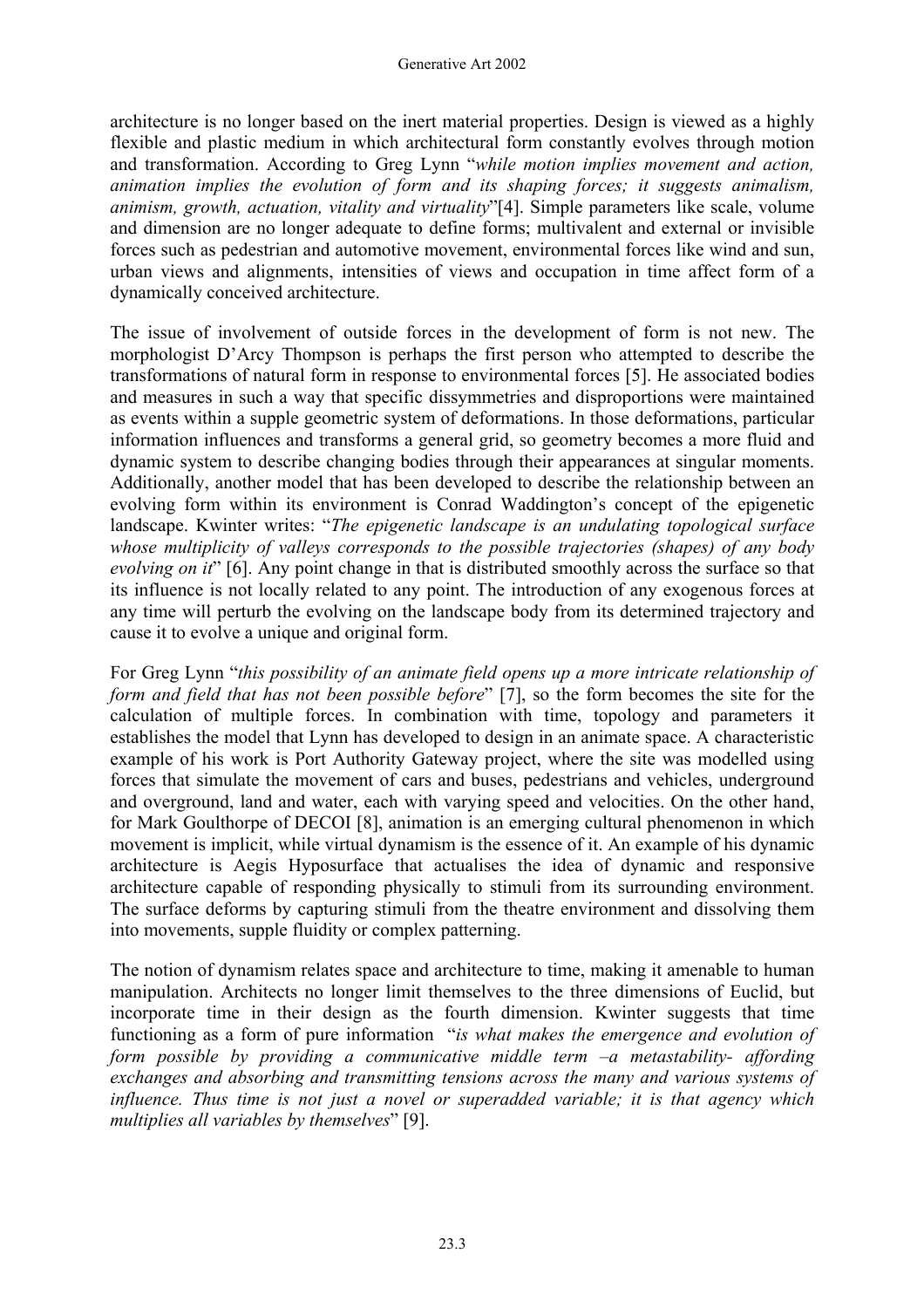#### **2.2 Structural coupling and stigmergy**

Autopoietic theory, developed by the Chilean biologists Humberto Maturana and Francisco Varela [10] concerns the theory that an organism, or unity, maintains itself within the environment through an internal delimited process. One of the key concepts of autopoietic theory is *structural coupling,* which defines the relation between a unity with either its environment or another unity. In a structurally determined dynamic system, since the structure is in ongoing change, its structural domains will also change, although they will be specified at every moment by their present structure. Provided that the unity does not enter into a destructive interaction with its environment, there will be compatibility between the structure of the environment and that of the unity. As long as this compatibility exists, environment and unity act as mutual sources of perturbation, triggering changes of state [11]. This ongoing process is called structural coupling. In Maturana and Varela's words "*we speak of structural coupling whenever there is a history of recurrent interactions leading to the structural congruence between two (or more) systems*" [12].

We can think of the unity's effect on the environment in terms of the notion of 'stigmergy' [13]. Stigmergy is an indirect interaction among social insects that results to the emergence of self-organization in them. When two individuals interact indirectly, one of them modifies the environment and the other responds to the new environment at a latter time; therefore individual behaviour modifies the environment, which in turn modifies the behaviour of other individuals. Grasse originally introduced stigmergy to explain task coordination and regulation in the context of nest reconstruction in Macrotermes termites.

### **3. Method**

In this section we examine the action of pedestrians within an environment. Firstly, the agentbased system is introduced and described. Secondly, we explore the nature and extent of interaction between pedestrians and their environment through a series of experiments. Thirdly, the outcome of the whole process is discussed.

### **3.1 Description of the system**

In an attempt to investigate the role of movement as an external force in an active space of interactions, we look at pedestrians' action within an environment. It was decided that agent modelling should be used as human movement can be successfully generated by applying simple rules that describe the behaviour of individual agents [14]. These simple rules result in a complex overall behaviour. Each agent is autonomous and seeks to modify its environment in a constant interaction with it. Taking into consideration our hypothesis that refers to structural coupling, it was indicated that the environment had to be constituted of components in order for us to be able to identify changes in structure. This led us to the use of a grid, since it is easily transformable both locally and as a whole. Agents and environment are regarded as a system –we refer to it as an agent-based system- since they constitute a complex whole, where two autonomous unities with internal rules interact together to achieve a certain goal: influence each other.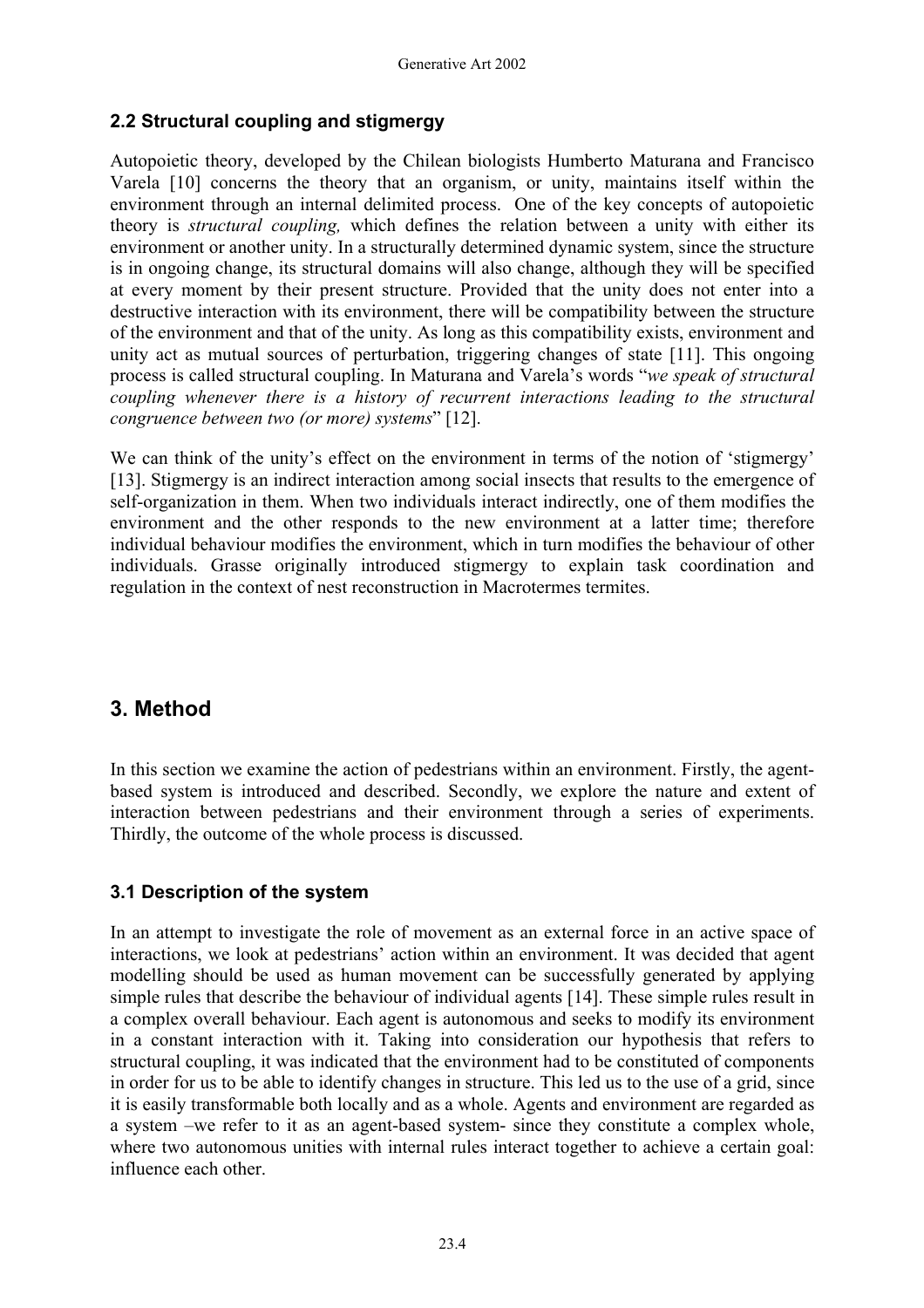The choices already made for using agents and a grid to represent the environment determined the nature of interaction. The agents move independently on a two-dimensional grid consisted of blocks. By using an array of elements, a simple surface is created based on a geometrical simple form: a block. The agents modify their environment by translating each block they are standing on at the time, along with their height. The "identity" of the block –its position on the grid- can be established by rounding agent's location (x and z coordinates) to the nearest integer.



**Figure 1: (a) Perspective and (b) top view of the agent –based system.** 

In pseudocode, the following simple process defines the interaction between agents and environment:

Loop

Find the grid reference of the block you are standing on by rounding your current location to the nearest integer.

Move a little bit.

Find the new block you are standing on by rounding your location to the nearest integer.

If the new block is different from the first then

Find this block's height.

Translate the new block you have stepped onto

Translate your height along with that block.

End if

End loop

In this way the agents have knowledge of their environment, while the structuring of the environment caused by agents' activities influences in turn their movement.

The interaction between the agents and their environment is explored through a series of experiments, the most interesting results of which will be presented in the following section. Those experiments focus on movement (random movement and movement based on vision) and its effect on the whole process, and on the extent of interaction agents-environment along with the result of this interaction. For the purpose of producing an experimental model, variables are established that can be manipulated to produce different conditions for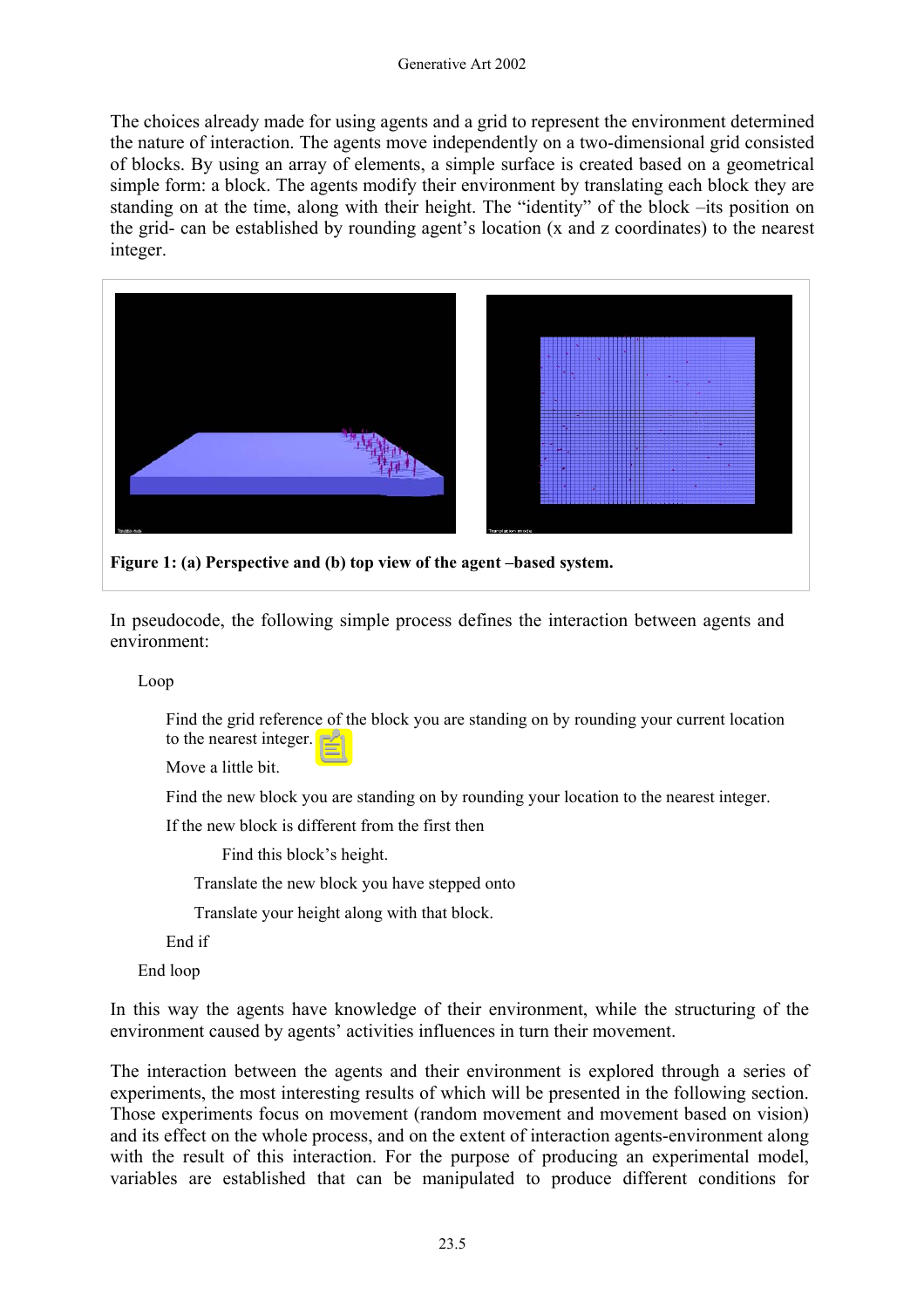comparison. Through using a set of parameters that define the relation between features of agents and features of the environment, the extent of interaction is determined and the initial environment is modified in each individual case creating a different visual effect. Those parameters are: speed and initial position of agents, height difference between blocks [15], sink height of a block each time an agent steps onto and maximum depth the block can reach.

#### **3.2 Theoretical set of experiments**

Movement is the medium through which the system evolves and the interaction is realized in time. In this section we will review experiments with random movement. The agents move independently on the environment. Each one moves forward and changes direction of movement gradually every 10 steps it takes.



**Figure 2: Each agent starts its movement from a different initial position. The blocks have been coloured lighter the more recently the agent has moved through them.**

The following process determines each agent's movement, where turn step is a variable that defines the number of steps the agent takes while turning:

Loop

If the *turn steps* counter is 0 and the *movement steps* counter is 10 then

set turn step counter to 1

set the *turn angle* to between –0.1 to 0.1 radians

Otherwise, if the *turn step* counter is greater than 0, then

increment the *turn steps* counter by 1

turn by the *turn angle*

If the turn steps counter is more than 5, then

set the *turn steps* counter to 0

set the *turn angle* to 0.

End if

End if

Move forward with random speed.

Increment the *movement steps* counter by 1

End loop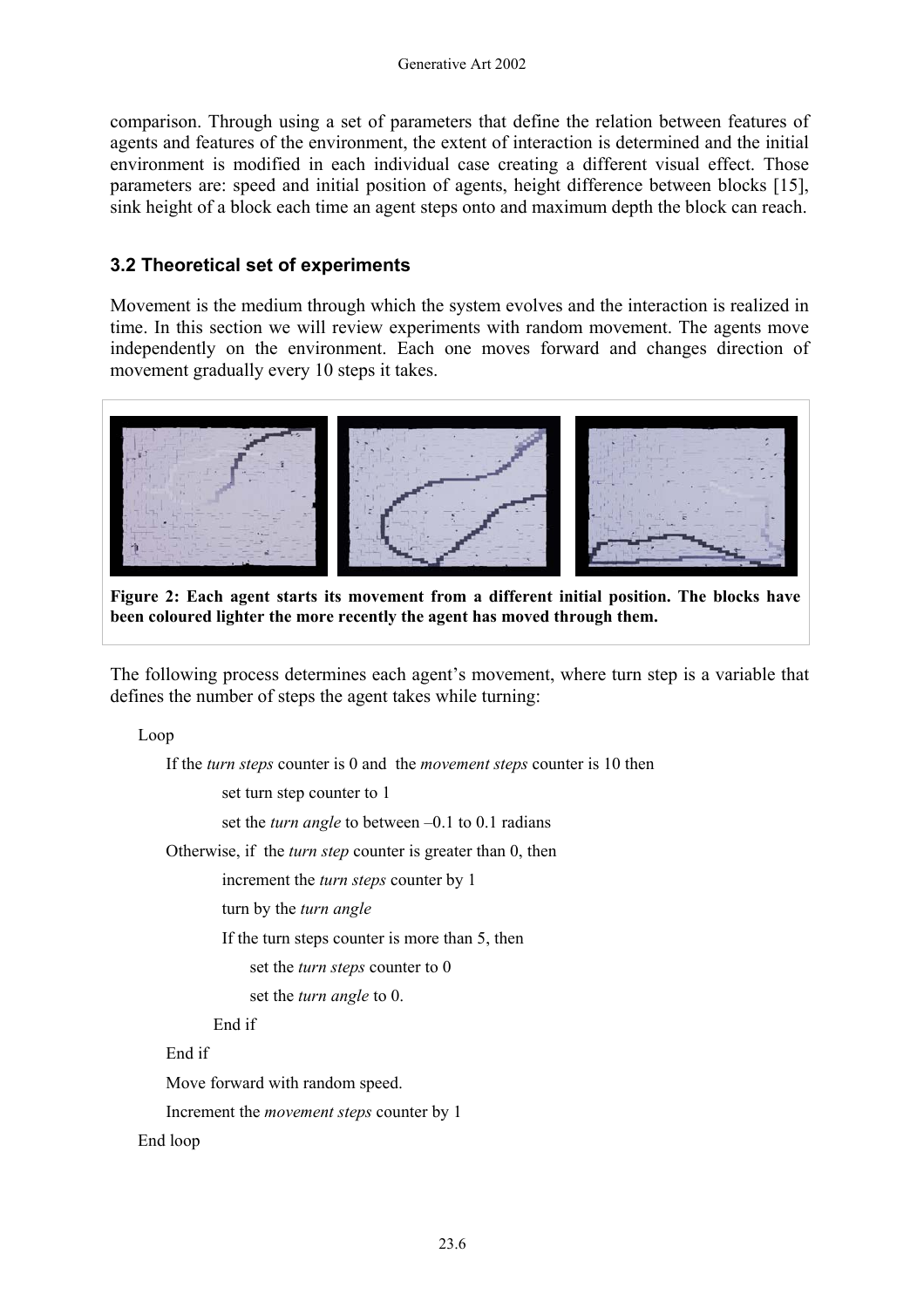Movement is restricted within the grid. Every time an agent reaches the edges, it turns left or right quite rapidly according to the previous direction of movement. This process results to agents' interaction with different parts of the environment each time. This is demonstrated in figure 2, which shows the path of three different agents as it was recorded during our experimentation.

If the parameters "height difference" and "maximum depth" are given small values, then the environments' final form is uniformly shaped. At this point we should clarify the term *form*. It refers to the environment's shape at different points in time, while *final form* is the environment's shape at the end of the interaction agents-environment. This interaction terminates when the height difference between blocks prohibits agents' movement towards any direction. In our experimentation with small values given to previously mentioned parameters, we observe that the agents interact with all the blocks of the environment and not with specific parts of it that would result to the generation of an environment with peaks and valleys. The evenly shaped final form can be attributed to the local character of the interaction: each agent locally modifies the environment by translating one block every time while the other agents respond to the new environment at a later time.



**Figure 3: The environment's modification after X time steps. Two states of the environment at different points in time.**

Taken it a step further, we expand agents' interaction to a neighbourhood of blocks instead of only one. This results to a smoother, plastic form of the environment (figure 4). Although the interaction can still be considered local because changes affect only one part of the environment and not the whole, it is indicated that its form can be manipulated and by extending the interaction the whole environment can be affected by one agent's action.



**Figure 4: Experimenting with plasticity: (a) one block moved as the agent walks over it, (b) blocks within the neighbourhood are deformed as the agent moves near them.**

In the above experiments, when the interaction agents-environment terminates an interesting behavioural pattern rises: the agents get trapped in a continuous circular movement on a block either as individuals or in groups, as shown in figure 5. When they form a group, they create holes made by more than one sunken blocks.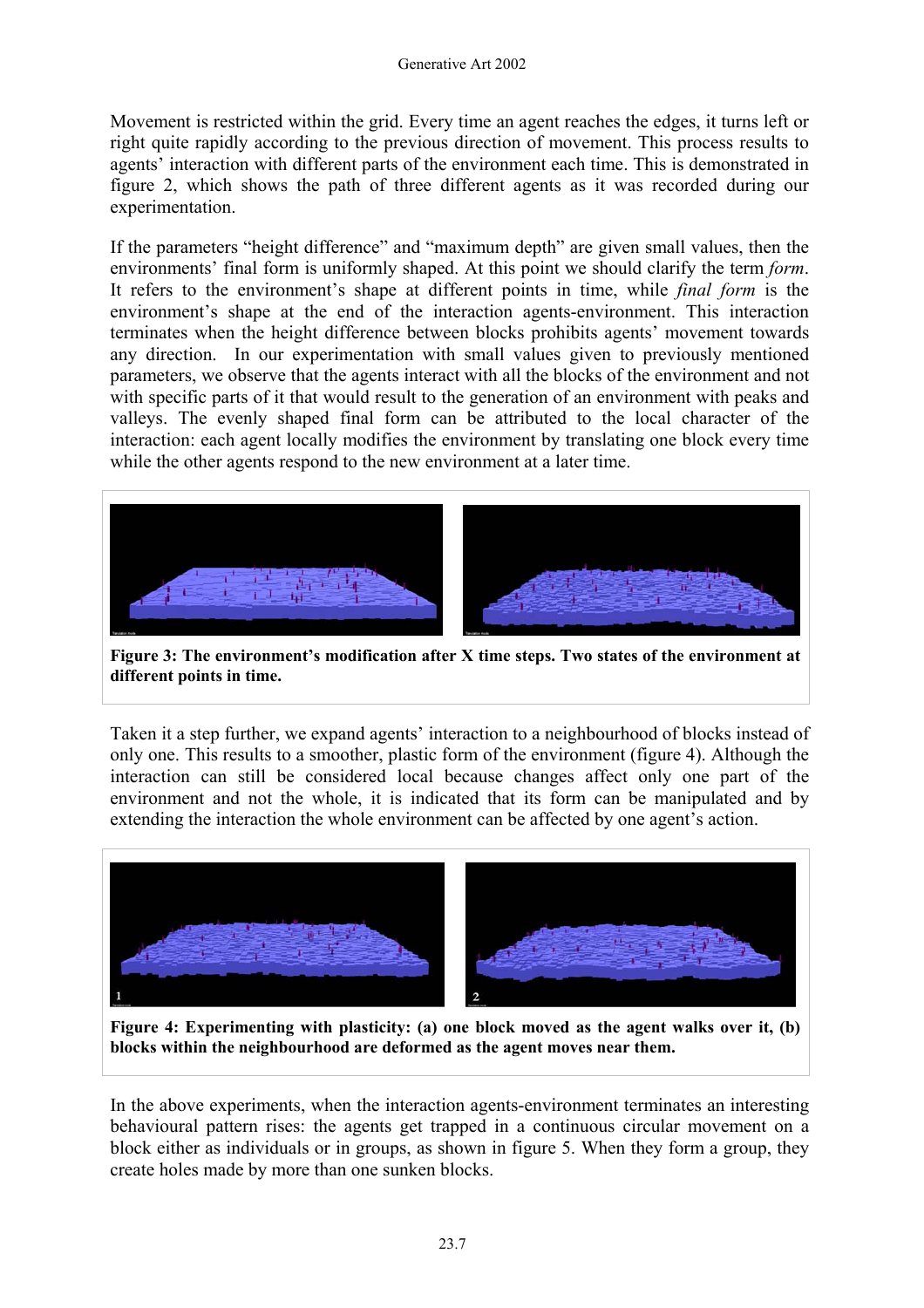

**Figure 5: (a) Top view and (b) perspective view of the system when agents become trapped due to block height differences.** 

When large values are given to the parameters "height difference" and "maximum depth", the agents are able to interact continuously with the environment and move towards any direction without limitations. We can consider the interaction non-constrained, since it can be infinite. This constant unlimited interaction gives rise to a curved form. This form is the outcome of agents' movement towards the edges and corners of the grid and interaction with these parts at bigger extent than the rest of the environment. The agents' movement in the environment is forward but limited within the grid, meaning that all agents have to turn when they reach the marginal blocks. Each agent does not necessarily interact with all the blocks of the environment. Since the number of the marginal blocks is less that this of the blocks that constitute the rest of the environment and given that more agents pass through them, they modify the marginal blocks more times than the central ones.



**Figure 6: Curved form: two states of the environment in a different moment in time, when large values are given to the parameters "height difference" and "maximum depth".** 

Our experimentation with the system showed that the height difference between the blocks and the maximum depth a block can reach are mainly the parameters –part of environment's internal rules- that determine the extent of interaction and its duration. The agents select the direction of their movement, but it is the environment that either allows or prevents this movement that in turn brings about the changes that will occur in it. The bigger the height difference the longer the agents interact with the environment and manipulate it, resulting to more interesting forms.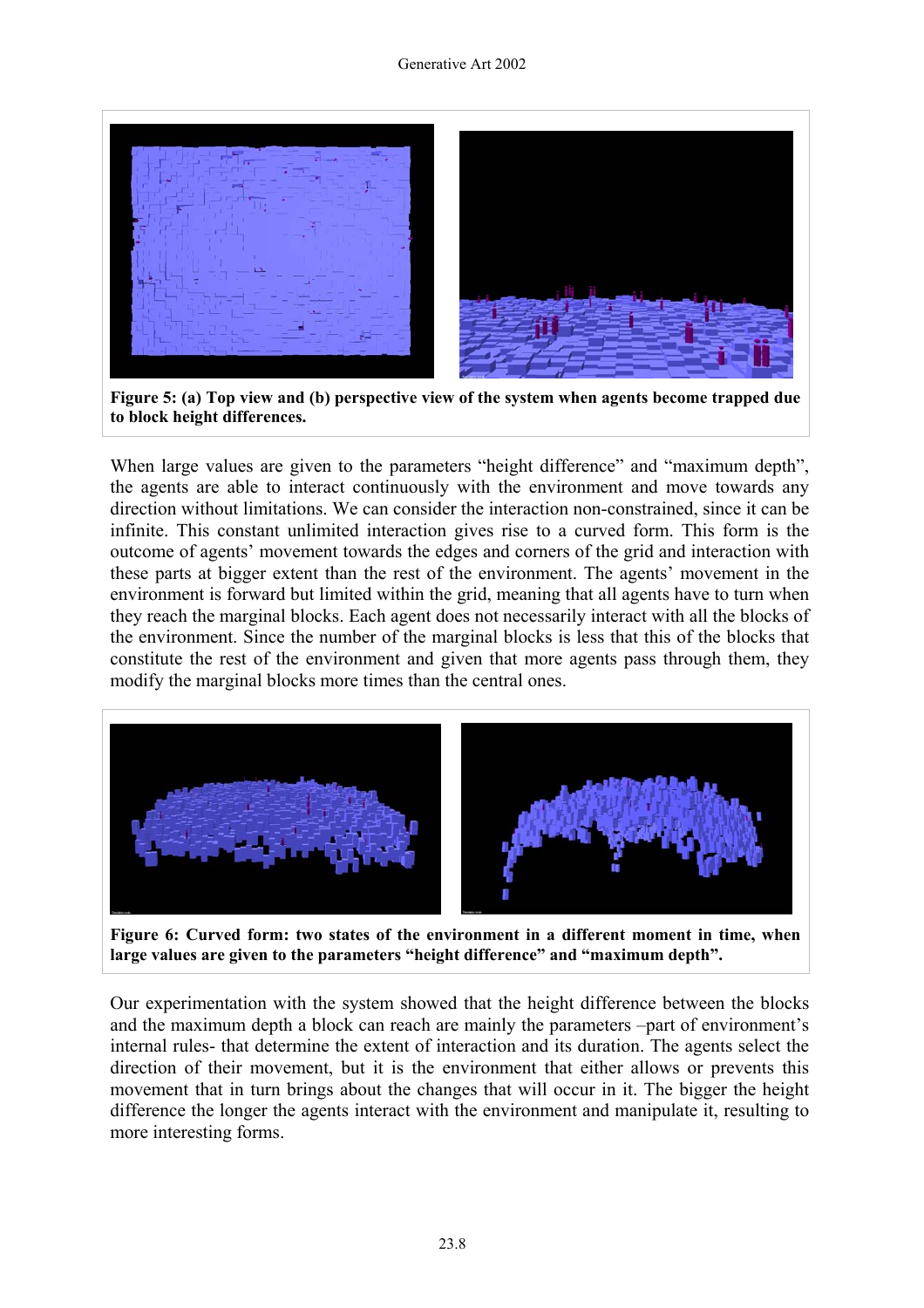### **3.3 Experimenting with vision**

So far we have concentrated on the interaction between agents and their environment based on random movement generated by a few simple rules. Considering that our agents represent pedestrians and their movement is based on vision, in this section we present our experimentation with vision and its effect on agents' interaction with the environment.

Taking into consideration Hillier's theory of natural movement [16], we apply agents that decide on which direction to go based on the length of line of sight from their current position. They have the ability to select one out of three possible directions of movement, while their field of view is 170<sup>°</sup>. Initially, the agents select three different probable directions of movement within this field. They add the lengths of the three lines of sight of each direction and select randomly a number within that range (from 0 to sum). According to that number's fluctuation, the agents take three steps towards the corresponding direction. When the agents come too close to an obstacle or another agent, since they have the ability to see it, they turn rapidly to avoid it and select a different direction of movement.



**Figure 7: The longest line of sight leads agents to the central part of the environment, while the centrality is determined by configuration and availability of free space.** 

The agents with vision mainly move in central areas of the environment and interact with that particular part of it, because this is where the longest line of sight leads them. The centrality of an area in the environment is determined by configuration and availability of free space. For instance, if there are no obstacles in the environment, all agents concentrate exactly in the middle of the environment, while in a model with two internal walls they concentrate on the centre of the area demarcated by those two obstacles. This observation is supported by figure 7. The agents' constant interaction with the same part of the environment results to the modification of that part, giving rise to a curved form, a whirl that is shown in the following figure.



**Figure 8: The result of infinite interaction between visual agents and environment.**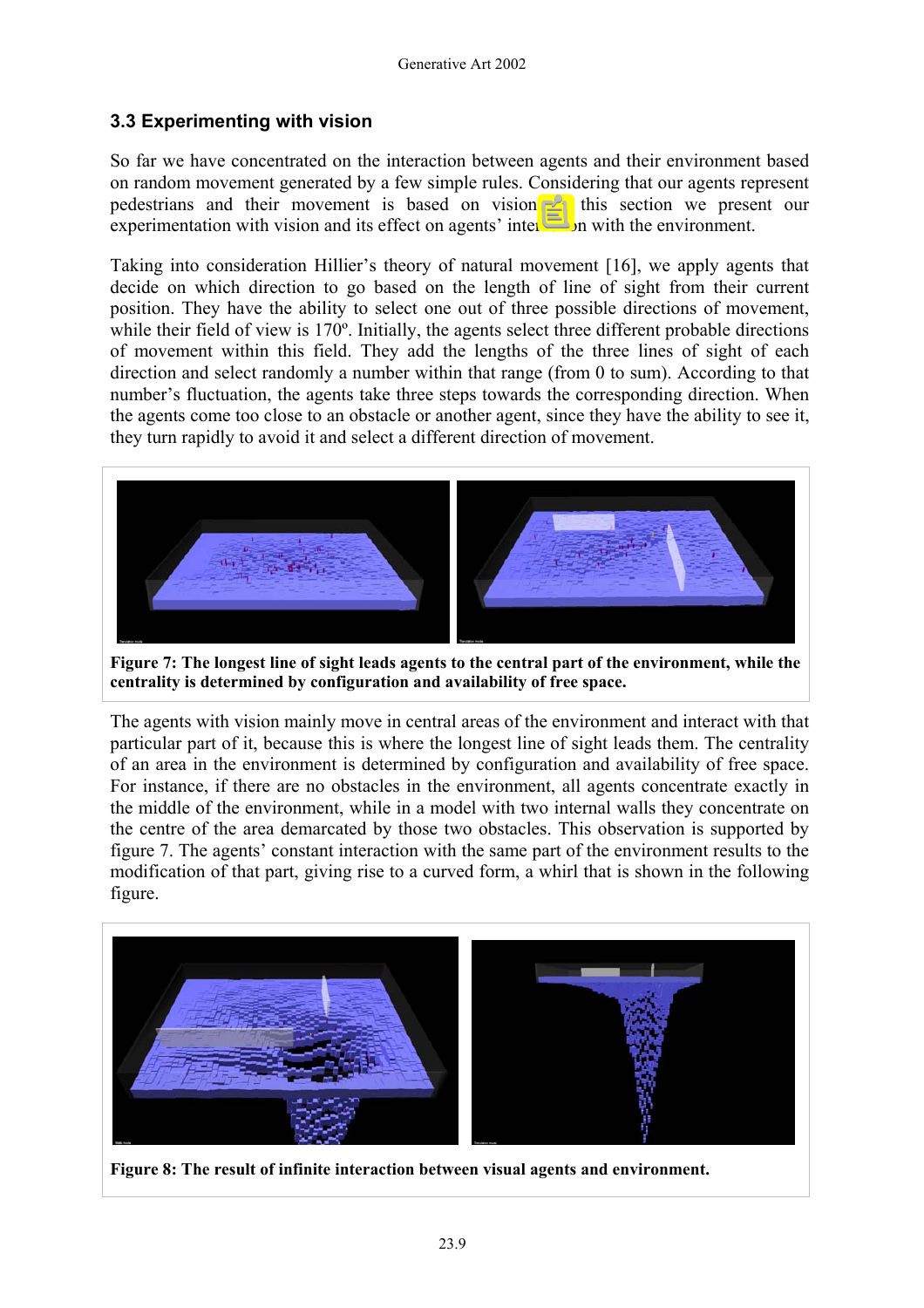#### Generative Art 2002

This experiment indicates that vision and configuration can affect environments' form. Thinking of pedestrians and their actions in combination with configuration, a few questions arise: how would the environments' form be affected if the system were embodied in an actual environment? Can surroundings contribute to form? In order to explore those possibilities, we apply the system in an actual built environment, shown in figure 9. A site, Armada Way, in the city of Plymouth was selected. This choice is due to the fact that the site is at the heart of the commercial city centre and constitutes a junction of pedestrians' movement.



**Figure 9: The agent-based system embodied in a real built environment. (a) Initially the grid was covering the whole site. (b) For simplicity, it was decide to limit it to the central rectangular area.** 

Although initially the agents move throughout the site, they end up in the centre of it and mainly interact with that part of the environment resulting to a conical form. They exhibit behaviour similar to the one in the previous experiment with vision, before the model was applied to the real site. In both cases, the result of this behaviour is a curved, conical shape. Since it is repeated we can talk of a pattern, the whirl pattern.

The system's application to the real site shows that there is an indirect correlation between the surroundings and the environment's form: what the agents can see guides their movement that in turn affects the interaction –since movement is the medium through which interaction is realized in time- resulting to a particular form. That form emerged because of specific conditions and interactions that took place at the particular moment the whole process occurred.



 **Figure 10: Whirl pattern as the outcome of agents' behaviour based on vision.**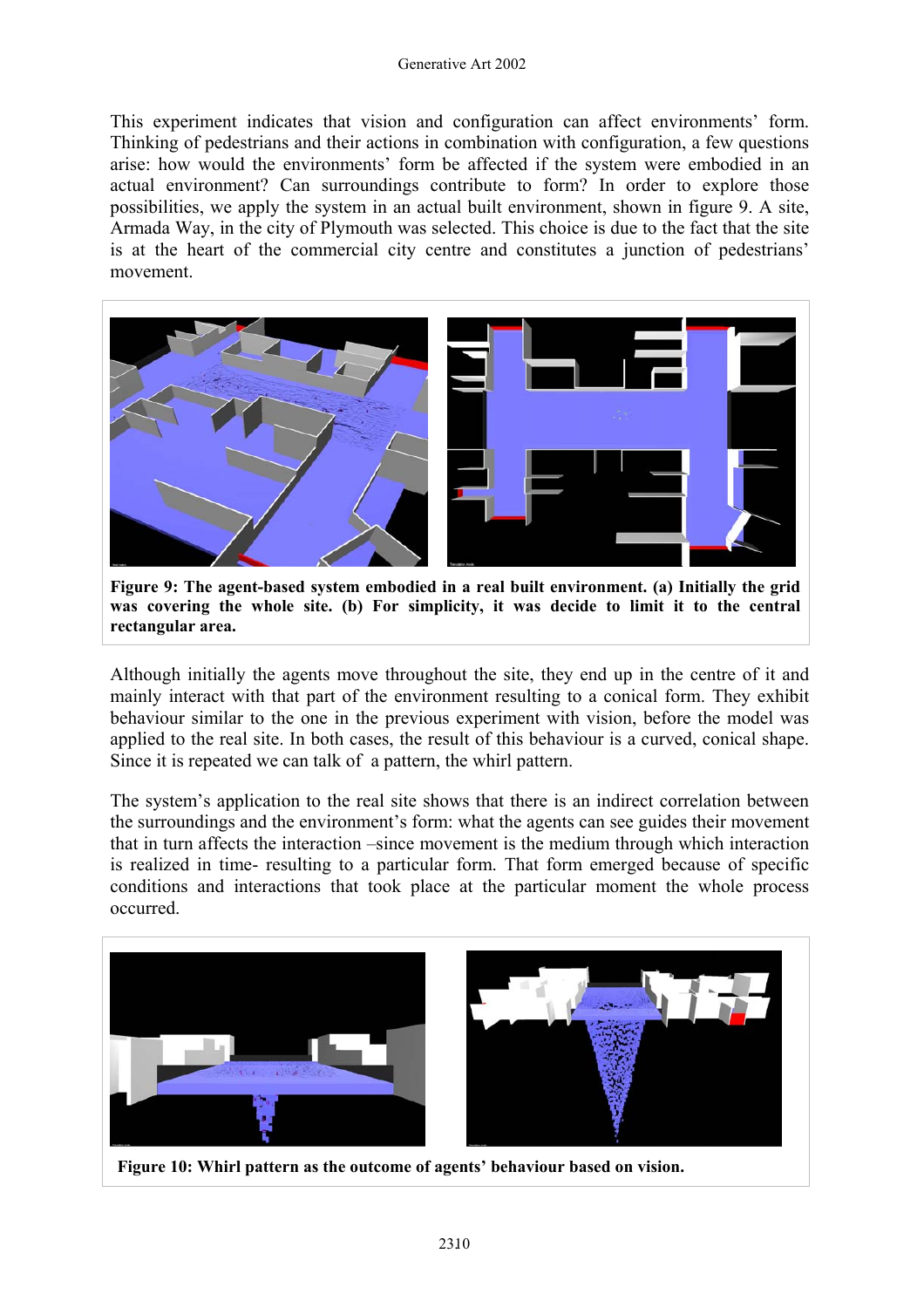### **4. Conclusions**

So far we have concentrated on the interaction between agents –representing pedestrians– and their environment experimenting with parameters that affect that interaction and ignored the subject matter that lies behind. Looking at the process and the outcome from that perspective, we can say that the environment evolves in time through movement. Movement is the external force acting on the environment that constitutes the medium through which the interaction is realized. Referring to the result of that interaction, we could use the landscape metaphor to characterise the environment's final form. Looking back to the experiments and emerging forms, in most cases despite randomness or diversity in values given to parameters, the result is an evenly shaped form, a uniform landscape using the above metaphor. Taking into consideration Waddington's epigenetic landscape we should attribute this outcome to local character of interaction. Any change in the environment caused by agents' movement is not distributed smoothly in the whole surface, but its influence is locally related to a block. A change evenly distributed across the environment would result to an undulating form, as it was indicated by the experiment shown in figure 4. In a way this interaction could still be considered local because changes affect only a part of the environment not the whole, however it indicates the difference in the outcome.

Looking back to the nature of interaction between agents and their environment, we see that because of movement the environment's shape changes at every point in time: each agent locally modifies the environment giving rise to a particular form, while the other agents respond to the new environment and transform it at a later time. It is an environment that constantly evolves along with its form. As far as agents are concerned there is an indirect interaction between them, indicating that the phenomenon of stigmergy is possible to take place among interactions with human analogy. It becomes obvious that this is a process totally connected to time and cannot be realized otherwise.

Taking into consideration the evolving environment and the changes that occur to it as structural changes lead us to our hypothesis. It has been hypothesised that the recurrent interaction between agents and environment can lead to a structural coupling between those elements. It means that every time a change occurs in each one of them, as an expression of its own structural dynamics, it triggers changes to the other one. Our results so far imply that it is possible for the agent-based system to evolve structural coupling but in its current state we cannot argue that the hypothesis is fully verified. The agents' movement on the environment brings about the changes that occur on it, but it is the environment's internal rules that determine the nature and extent of change. Given that the agent-based system has succeeded on that we can speculate that it is possible for the system to be developed to verify its hypothesis, as long as the interactions between agents are developed to result to adaptive behaviour.

In our attempt to explore the interaction between pedestrians and their environment and the implied idea of external forces' involvement in the generation of form, we followed a process of combining ideas and theories from diverse fields of knowledge: architecture and biology. Considering the process and the outcome along with each field's contribution, we could say that if biology has something to teach us it is that processes of temporal formation produce organisations of a far higher complexity and sophistication than instantaneous ideas. It provides us mechanisms that explain phenomena, emergent or not, and not a formalised manner of how these phenomena might occur.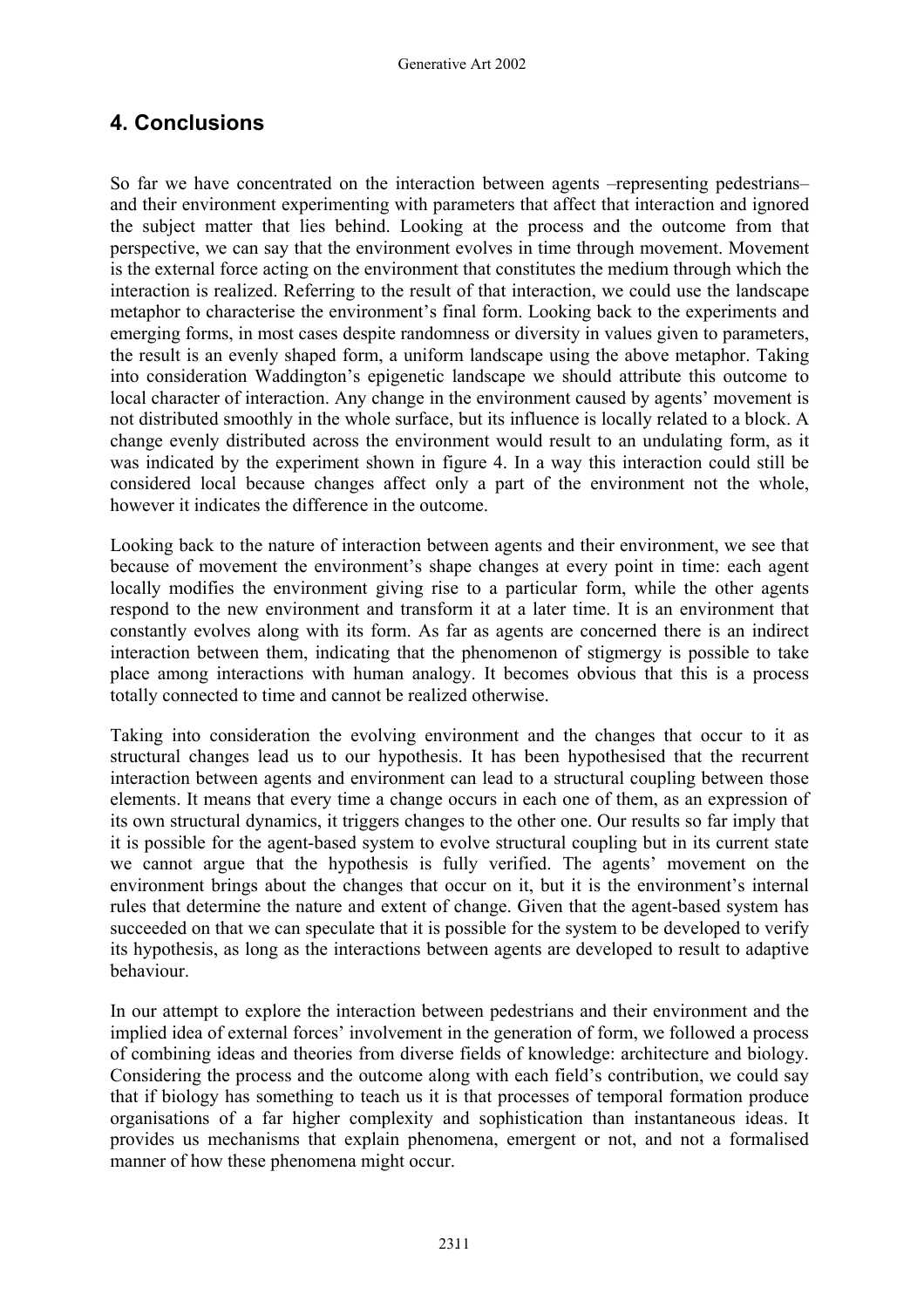# **References**

[1] Zellner, P. [1999] *Hybrid space: new forms in digital architecture*, London, Thames & Hudson, p.8

[2] Lynn, G. [1999] *Animate form,* NY, Princeton Architectural Press, p.11

[3] Borden, I. [2001] *Skateboarding, space and the city: architecture and the body, Oxford,* Berg, p.8

[4] Lynn, G. [1999] *Animate form,* NY, Princeton Architectural Press, p.9

[5] See Thompson D'Arcy Wentworth [1942] "On the theory of transformations, or the comparison of related forms", in *On Growth and Form,* Cambridge, Cambridge University Press

[6] Kwinter, S. [1992] "Landscapes of change: Boccioni's *Stati d'amino* as a general theory of models", in *Assemblage 19,* Cambridge MA, MIT Press, p.63

[7] Lynn, G. [1999] *Animate form,* NY, Princeton Architectural Press, p.32

[8] Goulthorpe, M. [2001] "Misericord to a grotesque reification", in *Architectural Design,*  vol.71, no.2, pp.55-63, London, Willey-Academy

[9] Kwinter, S [2001] *Architectures of time: toward a theory of the event in the modernist culture,* Cambridge MA, MIT Press, p.10

[10] See Maturana, H., Varela, F. [1980] *Autopoiesis and cognition: the realization of the living,* London, D. Reidel

[11] These are structural changes that a unity can undergo without a change in its organization.

[12] Maturana, H., Varela, F. [1998] *The tree of knowledge,* Boston, Shambhala, p.75

[13] Bonabeau, E., Dorigo, M., Theraulaz, G. [1999] *Swarm intelligence: from natural to artificial systems,* NY, Oxford University Press, p.13

[14] Turner, A., Penn, A. [2002] "Encoding natural movement as an agent-based system: an investigation into human pedestrian behaviour in the built environment", in *Environment and Planning B: Planning and Design,* 29(4), pp.473-490 cite Gibson (1979) *The Ecological Approach to Visual Perception*, Lawrence Erlbaum in order to justify agents that are drawn through the environment by vision. They show good correlation with actual visitor movement patterns in an art gallery.

[15] The agent checks the height difference between the block it is standing on at the time and the block it intends to step onto the next moment. If the height difference is smaller than the given value the agent continues moving towards that direction, otherwise it turns gradually to select another direction of movement that the height difference allows it to follow.